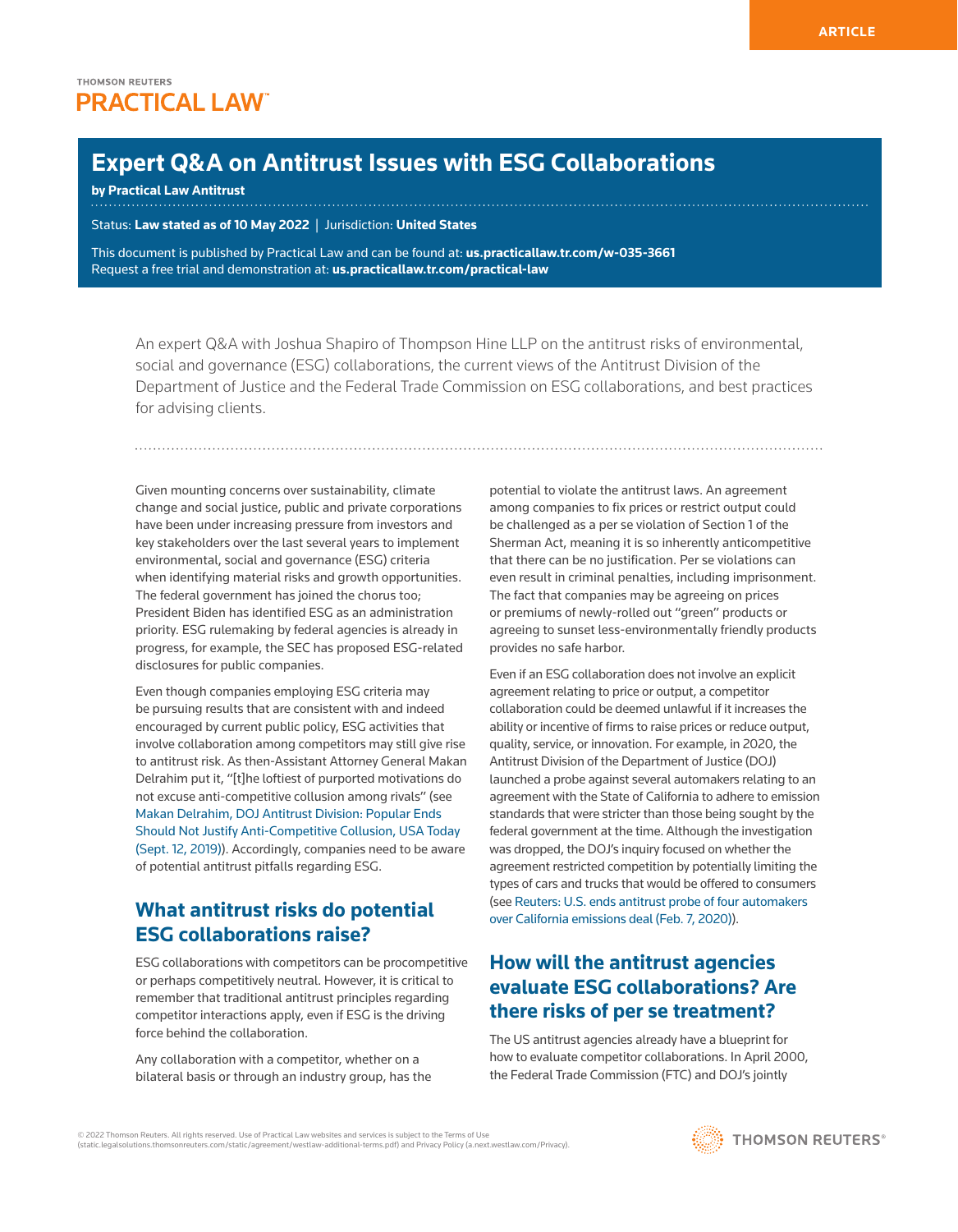issued the [Antitrust Guidelines for Collaborations Among](https://www.ftc.gov/sites/default/files/documents/public_events/joint-venture-hearings-antitrust-guidelines-collaboration-among-competitors/ftcdojguidelines-2.pdf)  [Competitors](https://www.ftc.gov/sites/default/files/documents/public_events/joint-venture-hearings-antitrust-guidelines-collaboration-among-competitors/ftcdojguidelines-2.pdf), which generally applies to all industries and competitor collaborations, so it is unlikely that either the FTC or DOJ will treat ESG initiatives differently than other competitor collaborations. While most ESG collaborations will be evaluated under the less restrictive [rule of reason,](http://www.westlaw.com/Document/I03f4d78aeee311e28578f7ccc38dcbee/View/FullText.html?originationContext=document&vr=3.0&rs=cblt1.0&transitionType=DocumentItem&contextData=(sc.Default)) which balances the procompetitive benefits against the anticompetitive harms, ESG collaborations potentially could be per se unlawful if they give rise to agreements that fix prices or output, rig bids, or share or allocate markets.

#### **Do you expect ESG collaborations to be an important area of focus for the DOJ and FTC under the current administration?**

While I do not think that the DOJ or FTC will specifically target ESG initiatives as the DOJ did during the Trump administration, for example in challenging automakers regarding an agreement to adhere to higher emissions standards, the fact that ESG is becoming an increasing focus of private industry likely will lead to more ESG collaborations among competitors over the coming years. Any competitor collaboration brings antitrust risk and therefore the possibility of (and opportunity for) scrutiny by the antitrust regulators.

#### **What role do you see companies' ESG policies having in merger review?**

It has been reported that the FTC has started asking some merging parties about how proposed deals would affect their current ESG policies. This is consistent with the recent push by the antitrust agencies under the Biden administration to explore new standards under which to assess harm to competition, potentially moving away from the traditional consumer welfare standard. There is no indication today, however, that ESG will play a significant role in merger reviews going forward, and it is unclear how if at all the FTC has used details regarding ESG in its decision making process so far. Moreover, it is important to note that, Jonathan Kanter, the Assistant Attorney General for the Antitrust Division, stated in his Senate confirmation hearings that ESG concerns were not relevant if not related to competition.

If, however, a company has used ESG collaborations as a means to facilitate collusion on price or output, it is possible that this effort could be uncovered during a merger investigation. Antitrust enforcers pay careful attention to the documents produced by the parties in merger investigations, particularly those that involve any direct or indirect communications between competitors. Indeed, in recent years, the Antitrust Division has brought several civil and criminal prosecutions for anticompetitive conduct that was exposed from documents produced in a response to a [Second Request.](http://www.westlaw.com/Document/Ied8c255b46bc11e798dc8b09b4f043e0/View/FullText.html?originationContext=document&vr=3.0&rs=cblt1.0&transitionType=DocumentItem&contextData=(sc.Default)) Beyond criminal exposure for the merging parties, these investigations led to very costly and time-consuming follow-on class action lawsuits. All this underscores the need for parties (through their counsel) to pay special attention to any potential document productions to the government that involve communications with competitors and consider whether those communications are problematic.

## **How are you advising your clients to approach ESG collaborations?**

As with any potential competitor collaboration, companies should seek antitrust guidance before proceeding. First and foremost, as a guiding principle, companies should always act independently when setting their pricing or output strategies and making competitive decisions. Nevertheless, there are several steps that can be taken to mitigate the antitrust risk associated with an ESG collaboration:

- Before meeting with competitors:
	- prepare a written agenda that was pre-approved by antitrust counsel;
	- stick to the agenda;
	- record accurate meeting minutes, avoid any informal or "side" meetings among the participating companies (or any subset of those); and
	- if practicable, include counsel in any meetings among competitors.
- Avoid exchanging or discussing any competitively sensitive information (such as prices, volumes, cost details, strategic or marketing plans, plans for product development or product withdrawal, or customer and supplier information) without approval to do so in advance by antitrust counsel.
- To the extent an industry group is involved in standard setting or ESG "certification," it is important to ensure that the standard or certification adopted by the group does not discriminate against, exclude, or damage other competitors.